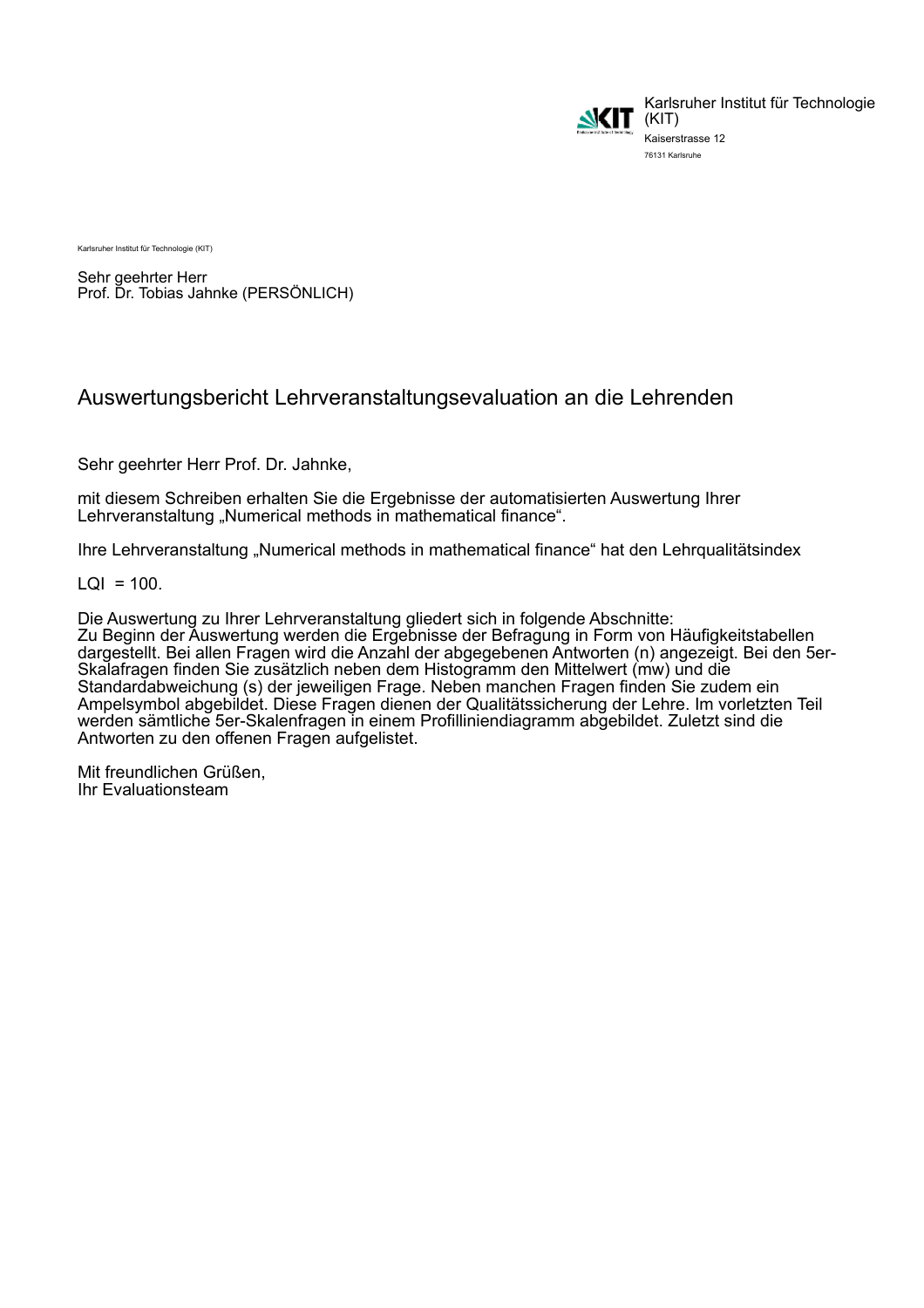### Prof. Dr. Tobias Jahnke **NKIT** Numerical methods in mathematical finance (0107800) Erfasste Fragebögen = 18 Periode: WS16/17 Auswertungsteil der geschlossenen Fragen Legende Relative Häufigkeiten der Antworten Std.-Abw. Mittelwert  $25%$ 0% 50% 0% 25% Eragetext and the content of the content of the content of the content of the content of the content of the content of the content of the content of the content of the content of the content of the content of the content o mw=Mittelwert s=Std.-Abw. E.=Enthaltung 1  $\overline{2}$ 3 4 5 Skala Histogramm F Qualitätsindex Erklärung der Ampelsymbole **Der Mittelwert liegt unterhalb**<br>Der Qualitätsrichtlinie.  $\overline{\Omega}$ Der Mittelwert liegt im Der Mittelwert liegt innerhalb g der Qualitätsrichtlinie. Toleranzbereich der der Qualitätsrichtlinie. 蘅 Qualitätsrichtlinie. 1. Questions relating to Lectures 1.1) My commitment to this course is reflected by: (multiple choice) n=18 regular attendance n=18 regular attendance constant taking of notes **177.8%** active contributions 0% regular studying at home 38.9% study group attendance 0% reading of the recommended literature 16.7% work through scripts/materials [Second Library control of the second state of the second state of the second state of the second state of the second state of the second state of the second state of the second state of the tutorial/exercise attendance **61.1%** 61.1% internet research 16.7% 47,1% 29,4% 5,9% 0% 17,6% 1.2) How do you assess the participation of your very intensive  $n=17$ <br>
wery small  $n=17$ colleagues in the course? mw=2,24 s=0,83 3  $\overline{5}$ 1 2 4 64,7% 35,3% 0% 0% 0%  $1.3)$  How much do you enjoy attending this course? very much  $n=17$  not at all  $n=17$ mw=1,35 s=0,49  $\mathcal{L}$ 5 1 3 4  $1.4$ ) Why do you attend this course? compulsory/ optional compulsory course **61.1%** and 61.1% personal interest and the contract of the contract of the contract of the contract of the contract of the contract of the contract of the contract of the contract of the contract of the contract of the contract of the cont for repetiton/specialization  $\bigcap$ Studium Generale 2008 and 2009 and 2009 and 2009 and 2009 and 2009 and 2009 and 2009 and 2009 and 2009 and 200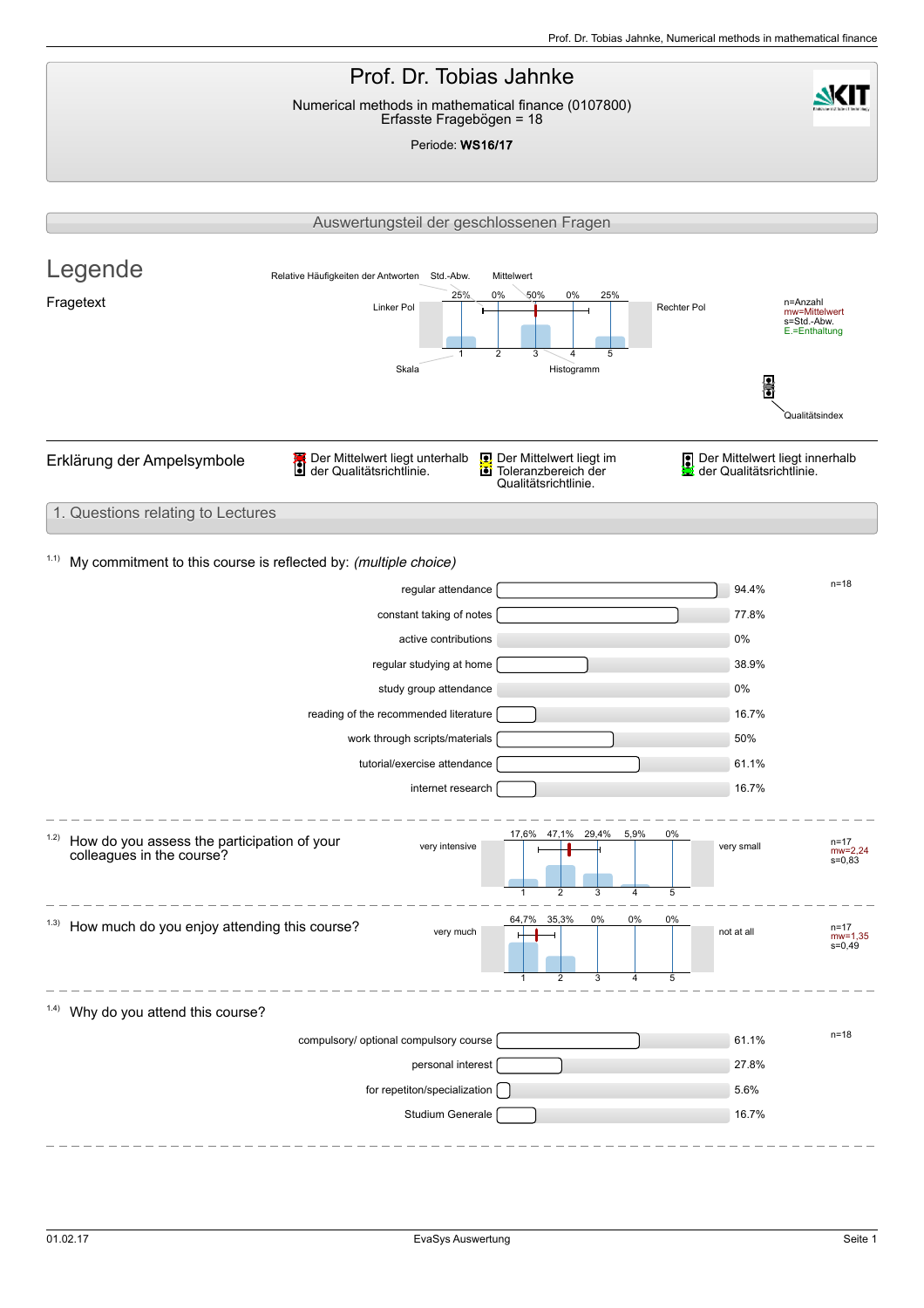| 1.5)  | Coordination of the contents of this course with<br>that of other courses in my curriculum is | very good       | 50%                   | 2                                | 37,5% 12,5%<br>3            | 0%             | 0%<br>5      | very bad       | $n = 16$<br>$mw = 1,63$<br>$s=0,72$              |
|-------|-----------------------------------------------------------------------------------------------|-----------------|-----------------------|----------------------------------|-----------------------------|----------------|--------------|----------------|--------------------------------------------------|
|       | How applicable are the following statements to you?                                           |                 |                       |                                  |                             |                |              |                |                                                  |
| 1.6)  | Aims and requirements of the lecture are cleary<br>formulated.                                | yes, absolutely | 76,5%                 | 17,6%<br>2                       | 5,9%<br>3                   | 0%<br>4        | 0%<br>5      | no, not at all | $n = 17$<br>$mw = 1,29$<br>$s = 0,59$            |
|       | The design (with regard to contents) of the<br>lecture was comprehensible to me.              | yes, absolutely |                       | 82,4% 17,6%<br>$\overline{2}$    | 0%<br>3                     | 0%<br>4        | 0%<br>5      | no, not at all | $n = 17$<br>$mw = 1,18$<br>$s = 0,39$            |
|       | The relevance of the topics was made clear.                                                   | yes, absolutely | 82,4%                 | 11,8%<br>$\overline{2}$          | 5,9%<br>3                   | 0%<br>4        | 0%<br>5      | no, not at all | $n = 17$<br>$mw = 1,24$<br>$s = 0.56$            |
| (1.9) | The presentation (on blackboard or the like) was<br>clear.                                    | yes, absolutely | 94,1%<br>⊣⊢<br>1      | 5,9%<br>$\overline{2}$           | 0%<br>3                     | 0%<br>4        | 0%<br>5      | no, not at all | $n = 17$<br>$mw=1,06$<br>$s = 0.24$              |
| 1.10) | The presentation (on blackboard or the like) was<br>legible.                                  | yes, absolutely |                       | 82,4% 17,6%<br>$\overline{2}$    | 0%<br>3                     | 0%<br>4        | 0%<br>5      | no, not at all | $n = 17$<br>$mw = 1,18$<br>$s = 0,39$            |
| 1.11) | The lecture stimulated my interest in the subject.                                            | yes, absolutely | 64,7%<br>1            | 29,4%<br>$\overline{2}$          | 5,9%<br>3                   | 0%<br>4        | 0%<br>5      | no, not at all | $n = 17$<br>$mw = 1,41$<br>$s = 0.62$            |
|       | <sup>1.12)</sup> I felt free to bring in questions and comments.                              | yes, absolutely | 70,6%                 |                                  | 11,8% 17,6%                 | 0%             | 0%           | no, not at all | $n = 17$<br>$mw = 1,47$<br>$s = 0,8$             |
|       | $1.13$ ) The knowledge gain was                                                               | very high       | 64,7%                 |                                  | 23,5% 11,8%<br>3            | 0%             | 0%<br>5      | very small     | $n = 17$<br>$mw = 1,47$<br>$s=0,72$              |
|       | Please rate the lecture regarding the following aspects:                                      |                 |                       |                                  |                             |                |              |                |                                                  |
|       | 1.14) Contents                                                                                | very easy       | 0%<br>$\mathbf{1}$    | 5,9%<br>$\overline{2}$           | 23,5%<br>3                  | 58,8%<br>4     | 11,8%<br>5   | very difficult | n=17<br>$mv = 3,76$<br>s=0,75                    |
|       | 1.15) Previous knowledge required                                                             | very little     | 0%                    | 5,9%                             |                             | 47,1% 47,1%    | 0%           | very much      | $n = 17$<br>$mw = 3,41$<br>$s = 0,62$            |
|       | $1.16$ ) Clarity (by helpful examples)                                                        | very clear      | $\mathbf{1}$<br>52,9% | $\overline{2}$<br>$\overline{2}$ | 3<br>23,5% 11,8% 11,8%<br>3 | $\overline{4}$ | 5<br>0%<br>5 | very abstract  | $n = 17$<br>$mw=1,82$<br>$s = 1,07$              |
| 1.17) | Suitability of teaching and learning materials if<br>offered                                  | very good       | 92,9%                 | 7,1%<br>$\overline{2}$           | 0%<br>3                     | 0%<br>4        | 0%<br>5      | very bad       | $n = 14$<br>$mw = 1,07$<br>$s = 0,27$<br>$E = 1$ |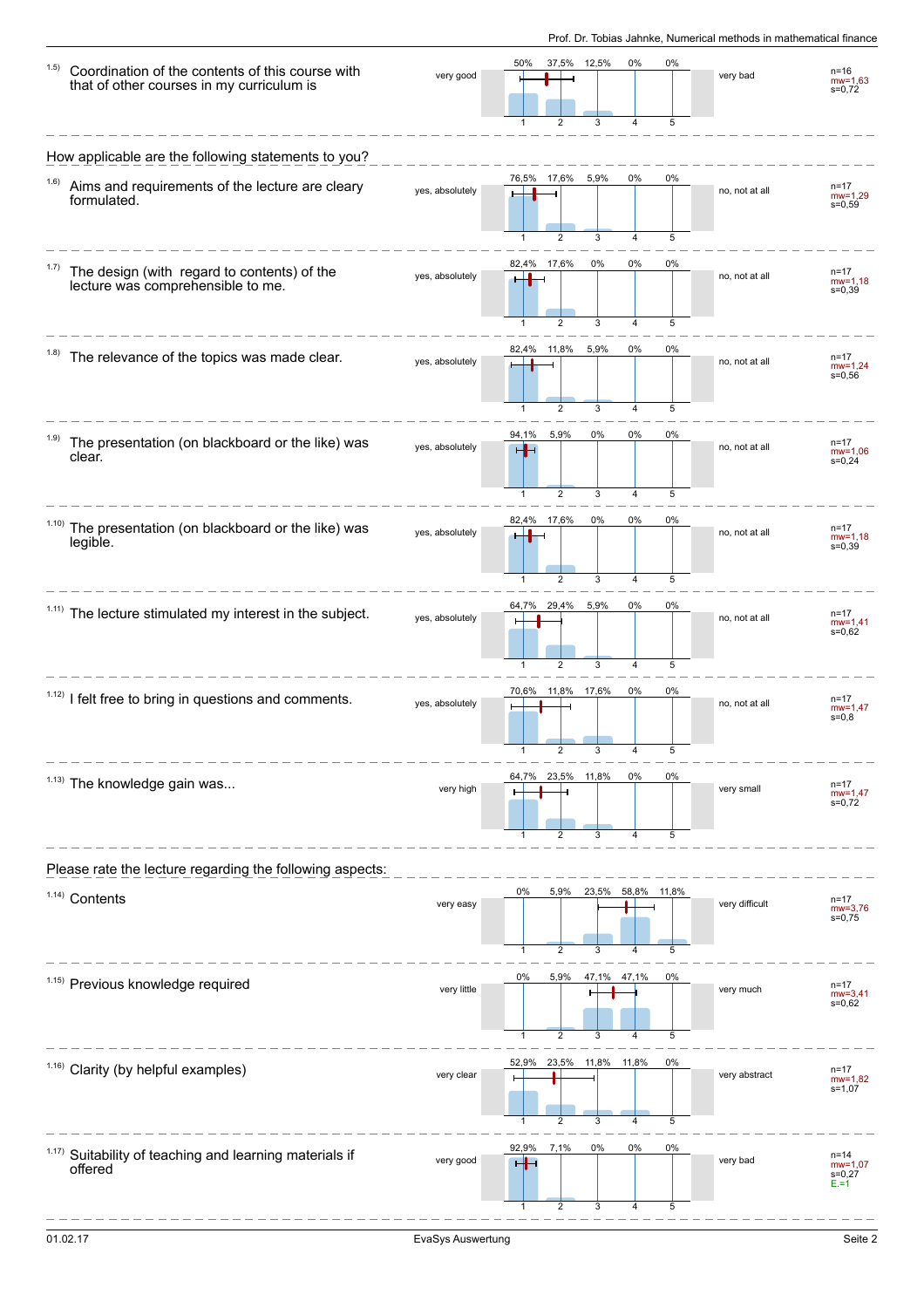| <sup>1.18)</sup> How often did you participate in the lecture?                                                                  |                 |       |                         |             |      |      |            |                         |
|---------------------------------------------------------------------------------------------------------------------------------|-----------------|-------|-------------------------|-------------|------|------|------------|-------------------------|
|                                                                                                                                 | $0 - 25%$       |       |                         |             |      |      | 0%         | $n = 17$                |
|                                                                                                                                 | 25-50%          |       |                         |             |      |      | $0\%$      |                         |
|                                                                                                                                 | 50-75%          |       |                         |             |      |      | 11.8%      |                         |
|                                                                                                                                 | 75-100%         |       |                         |             |      |      | 88.2%      |                         |
|                                                                                                                                 |                 |       |                         |             |      |      |            |                         |
| <sup>1.19)</sup> How many hours per week have you put, on average, into your preparation and follow-up for this course, so far? |                 |       |                         |             |      |      |            |                         |
|                                                                                                                                 | none            |       |                         |             |      |      | $0\%$      | $n = 17$                |
|                                                                                                                                 | $<$ 1 $h$       |       |                         |             |      |      | 11.8%      |                         |
|                                                                                                                                 | 1 < 2 h         |       |                         |             |      |      | 35.3%      |                         |
|                                                                                                                                 | 2<3h            |       |                         |             |      |      | 17.6%      |                         |
|                                                                                                                                 | 3<4 h           |       |                         |             |      |      | 23.5%      |                         |
|                                                                                                                                 | 4<5 h $\left[$  |       |                         |             |      |      | 5.9%       |                         |
|                                                                                                                                 | $5<6$ h         |       |                         |             |      |      | $0\%$      |                         |
|                                                                                                                                 | 6 < 7 h         |       |                         |             |      |      | 5.9%       |                         |
|                                                                                                                                 | 7 h and more    |       |                         |             |      |      | 0%         |                         |
|                                                                                                                                 |                 |       |                         |             |      |      |            |                         |
| $120$ My knowledge of the contents of the lecture mainly results from (multiple answers possible)                               |                 |       |                         |             |      |      |            |                         |
|                                                                                                                                 | lecture         |       |                         |             |      |      | 88.9%      | $n = 18$                |
|                                                                                                                                 | exercise course |       |                         |             |      |      | 72.2%      |                         |
|                                                                                                                                 | tutorial        |       |                         |             |      |      | $0\%$      |                         |
|                                                                                                                                 | lecture notes   |       |                         |             |      |      | 83.3%      |                         |
|                                                                                                                                 | literature      |       |                         |             |      |      | 5.6%       |                         |
|                                                                                                                                 | internet        |       |                         |             |      |      | 11.1%      |                         |
|                                                                                                                                 |                 |       |                         |             |      |      | $0\%$      |                         |
|                                                                                                                                 | others          |       |                         |             |      |      |            |                         |
|                                                                                                                                 |                 |       |                         |             |      |      |            |                         |
| Please rate the following criteria:                                                                                             |                 |       |                         |             |      |      |            |                         |
| $1.21$ ) The amount of topics was                                                                                               | too small       | 0%    | 0%                      | 58,8% 41,2% |      | 0%   | too big    | $n = 17$<br>$mw = 3,41$ |
|                                                                                                                                 |                 |       |                         |             |      |      |            | $s = 0,51$              |
|                                                                                                                                 |                 | 1     | $\overline{2}$          | 3           | 4    | 5    |            |                         |
| $1.22$ ) The requirements of the lecture on me were -                                                                           | too low         | 0%    | 6,3%                    | 56,3% 31,3% |      | 6,3% |            | $n=16$                  |
|                                                                                                                                 |                 |       |                         |             |      |      | too high   | $mw = 3,38$<br>$s=0,72$ |
|                                                                                                                                 |                 | 1     | $\overline{2}$          | 3           | 4    | 5    |            |                         |
|                                                                                                                                 |                 | 0%    | 0%                      |             |      | 0%   |            |                         |
| $1.23)$ The speed was                                                                                                           | too slow        |       |                         | 94,1%<br>╅┪ | 5,9% |      | too fast   | n=17<br>$mw=3,06$       |
|                                                                                                                                 |                 |       |                         |             |      |      |            | $s = 0,24$              |
|                                                                                                                                 |                 | 1     | $\overline{\mathbf{c}}$ | 3           | 4    | 5    |            |                         |
|                                                                                                                                 |                 | 53,3% | 33,3%                   | 13,3%       | 0%   | 0%   |            | $n = 15$                |
| $124$ ) Do you understand the importance of the course contents to your further studies?                                        | very clearly    |       |                         |             |      |      | not at all | $mw=1,6$<br>$s=0,74$    |
|                                                                                                                                 |                 | 1     | $\overline{2}$          | 3           | 4    | 5    |            |                         |
|                                                                                                                                 |                 |       |                         |             |      |      |            |                         |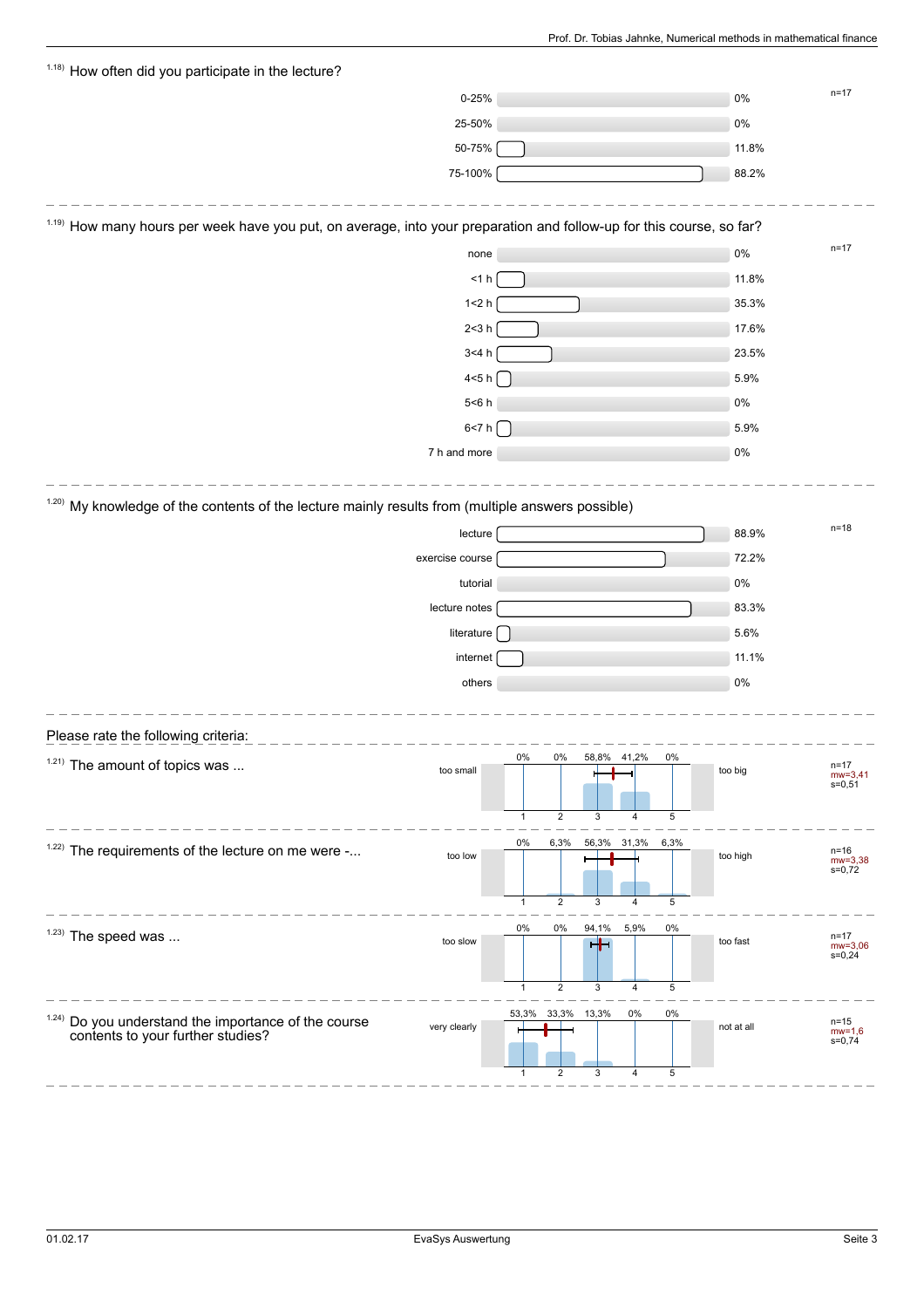|      | 1.25) The course enhances (multiple choice)                                                  |                                                                                                    |                                                          |  |
|------|----------------------------------------------------------------------------------------------|----------------------------------------------------------------------------------------------------|----------------------------------------------------------|--|
|      | my practical competences                                                                     |                                                                                                    | $n = 18$<br>38.9%                                        |  |
|      | transfer and application of the lessons learned to other contexts                            |                                                                                                    | 61.1%                                                    |  |
|      | my analytical capacities                                                                     |                                                                                                    | 50%                                                      |  |
|      | my own initiative                                                                            |                                                                                                    | 38.9%                                                    |  |
|      | my capacity to cooperate                                                                     |                                                                                                    | 16.7%                                                    |  |
|      | my independent working skills                                                                |                                                                                                    | 22.2%                                                    |  |
|      | $1.26$ ) I learn a lot during this course<br>completely true                                 | 76,9% 15,4% 7,7%<br>$0\%$<br>0%<br>$\overline{2}$<br>5<br>3<br>$\overline{\mathbf{4}}$             | $n = 13$<br>not at all<br>Ŀ<br>$mw = 1,31$<br>$s = 0,63$ |  |
|      | 2. Questions concerning room conditions                                                      |                                                                                                    |                                                          |  |
| 2.1) | The size of the room in comparison to the number<br>appropriate<br>of course participants is | 82,4%<br>11,8%<br>0%<br>0%<br>5,9%<br>$\overline{2}$<br>5<br>$\mathbf{1}$<br>3<br>4                | $n = 17$<br>inappropriate<br>$mw = 1,35$<br>$s = 1$      |  |
| 2.2) | The acoustics in this room is<br>very good                                                   | 82,4% 17,6%<br>0%<br>0%<br>0%<br>$\overline{2}$<br>3<br>5<br>1<br>4                                | $n = 17$<br>very bad<br>$mw = 1,18$<br>$s = 0,39$        |  |
|      | <sup>2.3)</sup> View conditions in this room are<br>very good                                | 52,9%<br>11,8% 17,6%<br>5,9%<br>11,8%<br>$\overline{4}$<br>5<br>$\mathbf 1$<br>$\overline{2}$<br>3 | $n = 17$<br>very bad<br>$mw = 2,12$<br>$s = 1,45$        |  |
|      | 3. Questions concerning the lecturer                                                         |                                                                                                    |                                                          |  |
| 3.1) | Does the lecturer present current research<br>very strongly<br>activities?                   | 23,5%<br>35,3%<br>0%<br>5,9%<br>35,3%<br>2<br>3<br>4<br>5<br>1                                     | $n = 17$<br>not at all<br>$mw = 2,29$<br>$s = 1,05$      |  |
| 3.2) | Does the lecturer point out the connection<br>very strongly<br>between theory and practice?  | 18,8% 12,5%<br>68,8%<br>0%<br>0%<br>$\overline{2}$<br>5<br>4<br>3<br>1                             | $n = 16$<br>not at all<br>$mw = 1,44$<br>$s=0,73$        |  |
|      | 4. Questions relating to the studies                                                         |                                                                                                    |                                                          |  |
| 4.1) | Current study course:                                                                        |                                                                                                    |                                                          |  |
|      |                                                                                              |                                                                                                    | $n = 17$                                                 |  |
|      | <b>Bachelor Mathematics</b><br><b>Master Mathematics</b>                                     |                                                                                                    | 17.6%<br>29.4%                                           |  |
|      | Master Economathematics                                                                      |                                                                                                    | 52.9%                                                    |  |
|      | Master TeMa                                                                                  |                                                                                                    | $0\%$                                                    |  |
|      | Teaching degree                                                                              |                                                                                                    | 0%                                                       |  |
|      | Diploma Mathematics                                                                          |                                                                                                    | 0%                                                       |  |
|      | Diploma Economathematics                                                                     |                                                                                                    | 0%                                                       |  |
|      | Diploma TeMa                                                                                 |                                                                                                    | 0%                                                       |  |
|      | Others                                                                                       |                                                                                                    | 0%                                                       |  |
|      |                                                                                              |                                                                                                    |                                                          |  |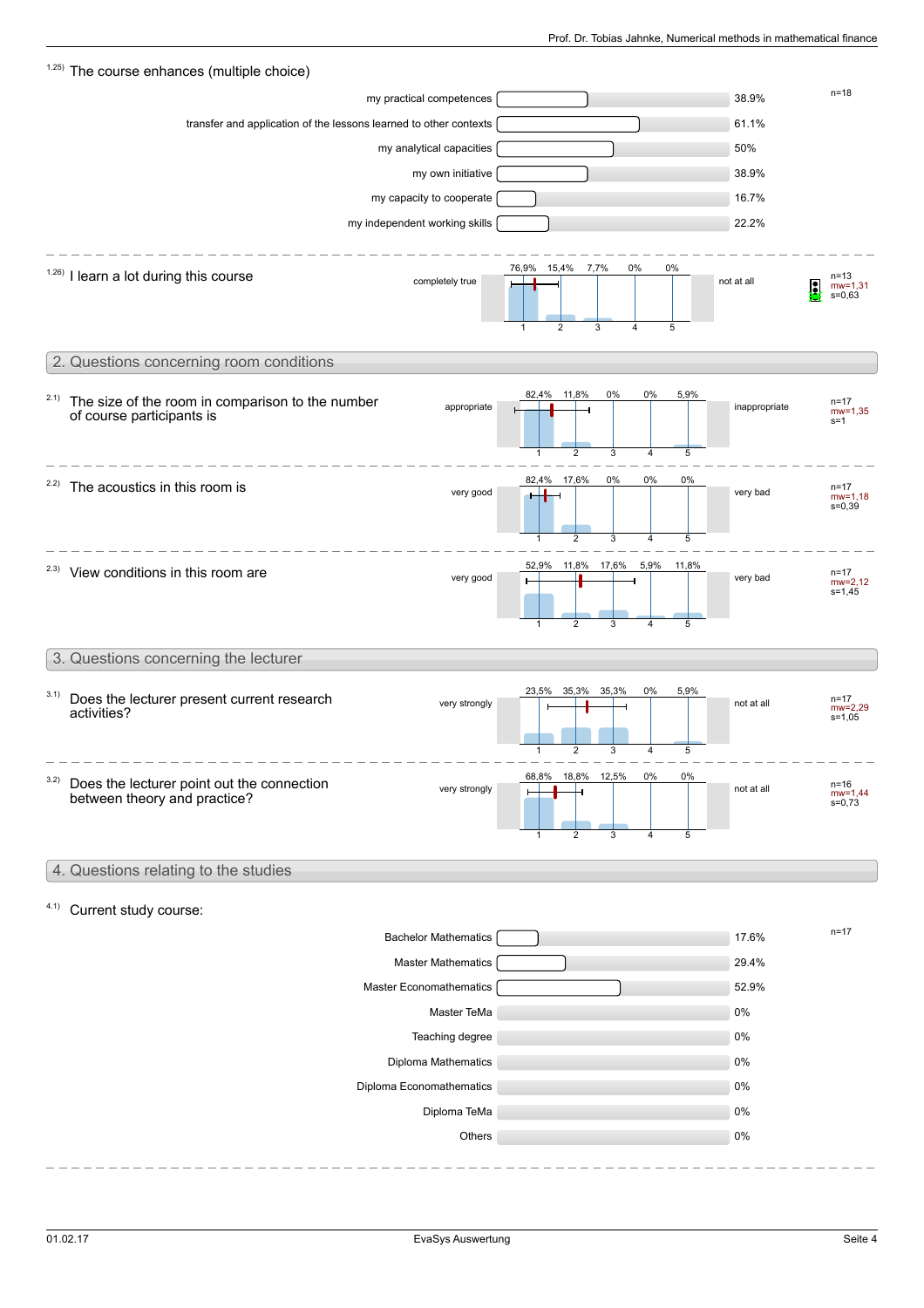| 4.2)<br>What is your semester?                                                                                    |                         |                                |                     |      |            |                                                  |
|-------------------------------------------------------------------------------------------------------------------|-------------------------|--------------------------------|---------------------|------|------------|--------------------------------------------------|
|                                                                                                                   | $1 - 2$                 |                                |                     |      | 35.3%      | $n = 17$                                         |
|                                                                                                                   | $3 - 4$                 |                                |                     |      | 41.2%      |                                                  |
|                                                                                                                   | $5-6$                   |                                |                     |      | 5.9%       |                                                  |
|                                                                                                                   | $7 - 8$                 |                                |                     |      | 17.6%      |                                                  |
|                                                                                                                   | >8                      |                                |                     |      | 0%         |                                                  |
| Did you attend one or several of the following prep or in-depth courses? (multiple answers are permitted)<br>4.3) |                         |                                |                     |      |            |                                                  |
|                                                                                                                   | prep course mathematics |                                |                     |      | 16.7%      | $n = 18$                                         |
|                                                                                                                   | MINT-Kolleg courses     |                                |                     |      | 5.6%       |                                                  |
|                                                                                                                   | none                    |                                |                     |      | 61.1%      |                                                  |
|                                                                                                                   |                         |                                |                     |      |            |                                                  |
| 5. Comments                                                                                                       |                         |                                |                     |      |            |                                                  |
|                                                                                                                   |                         |                                |                     |      |            |                                                  |
| Anonymity cannot be guaranted for handwritten comments. Please, disguise your writing style, if necessary.        |                         |                                |                     |      |            |                                                  |
| 6. Monitoring                                                                                                     |                         |                                |                     |      |            |                                                  |
| 6.1)<br>Please rate the course as a whole                                                                         | very good               | 0%<br>94,1%                    | 5,9%<br>0%          | 0%   | very bad   | n=17<br>g<br>$mw=1,12$<br>$s=0,49$               |
|                                                                                                                   |                         | $\overline{2}$<br>1            | 3<br>4              | 5    |            |                                                  |
| 6.2)<br>How large is the the amount of work for this<br>course?                                                   | very small              | 5,9%<br>0%                     | 17,6%<br>70,6%      | 5,9% | very large | $n = 17$<br>$mw=3,76$<br>$s = 0,66$              |
|                                                                                                                   |                         | $\mathbf{1}$<br>$\overline{2}$ | 3<br>$\overline{4}$ | 5    |            |                                                  |
| The amount of work required for this course is<br>6.3)                                                            | adequate                | 50%<br>18,8%                   | 31,3%<br>0%         | 0%   | inadequate | n=16<br>$mw = 2,13$<br>$s=0,72$                  |
|                                                                                                                   |                         | $\overline{2}$<br>1            | 3<br>$\overline{4}$ | 5    |            |                                                  |
| 6.4)<br>How is the course structured?                                                                             | very well               | 76,5%<br>23,5%                 | 0%<br>0%            | 0%   | very badly | $n = 17$<br><b>EXI</b><br>mw=1,24<br>s=0,44<br>y |
|                                                                                                                   |                         | $\overline{2}$<br>1            | 3<br>4              | 5    |            |                                                  |
| 6.5)<br>Does the lecturer appear dedicated and motivated<br>during the course?                                    | very strongly           | 86,7% 13,3%                    | 0%<br>0%            | 0%   | not at all | $n = 15$<br>Q<br>$mw = 1,13$<br>$s = 0,35$       |
|                                                                                                                   |                         | $\overline{2}$                 | 3<br>$\overline{4}$ | 5    |            |                                                  |

Is the lecturer responsive to questions and concerns of the students? 6.6) very strongly **the strongly of the strongly** not at all **q** 73,3% 1 26,7%  $\overline{2}$ 0% 3 0% 4 0% 5

> Thank you for your cooperation! For more information see: www.pst.kit.edu/eval-info

mw=1,27 s=0,46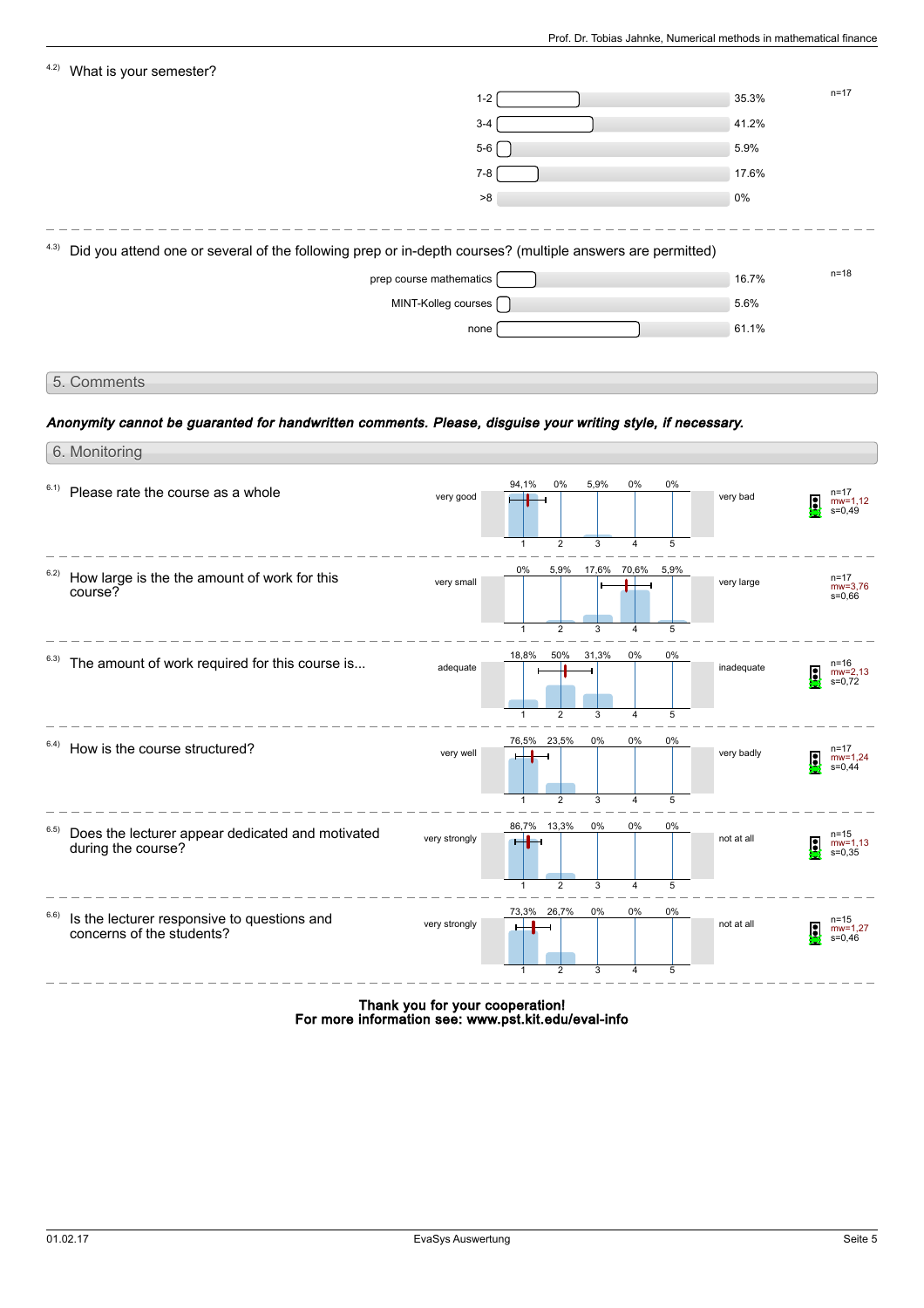# Profillinie

Teilbereich: 01. WS 2016/17 Mathematik

Titel der Lehrveranstaltung: (Name der Umfrage)

Name der/des Lehrenden: Prof. Dr. Tobias Jahnke Numerical methods in mathematical finance

Verwendete Werte in der Profillinie: Mittelwert

### 1. Questions relating to Lectures

| 1.2)  | How do you assess the participation of your<br>colleagues in the course?                             | very intensive  |  |  | very small     | $n = 17$ | $mw = 2,24$ |
|-------|------------------------------------------------------------------------------------------------------|-----------------|--|--|----------------|----------|-------------|
|       | <sup>1.3)</sup> How much do you enjoy attending this course?                                         | very much       |  |  | not at all     | $n = 17$ | $mw = 1,35$ |
| (1.5) | Coordination of the contents of this course with that<br>of other courses in my curriculum is        | very good       |  |  | very bad       | $n = 16$ | $mw = 1,63$ |
| (1.6) | Aims and requirements of the lecture are cleary<br>formulated.                                       | yes, absolutely |  |  | no, not at all | $n = 17$ | $mw = 1,29$ |
| 1.7)  | The design (with regard to contents) of the lecture<br>was comprehensible to me.                     | yes, absolutely |  |  | no, not at all | $n = 17$ | $mw = 1,18$ |
|       | 1.8) The relevance of the topics was made clear.                                                     | yes, absolutely |  |  | no, not at all | $n = 17$ | $mw = 1,24$ |
| 1.9)  | The presentation (on blackboard or the like) was<br>clear.                                           | yes, absolutely |  |  | no, not at all | $n = 17$ | $mw = 1,06$ |
|       | 1.10) The presentation (on blackboard or the like) was<br>legible.                                   | yes, absolutely |  |  | no, not at all | $n = 17$ | $mw = 1,18$ |
|       | 1.11) The lecture stimulated my interest in the subject.                                             | yes, absolutely |  |  | no, not at all | $n = 17$ | $mw = 1,41$ |
|       | $1.12$ ) I felt free to bring in questions and comments.                                             | yes, absolutely |  |  | no, not at all | $n = 17$ | $mw = 1,47$ |
|       | <sup>1.13)</sup> The knowledge gain was                                                              | very high       |  |  | very small     | $n = 17$ | $mw = 1,47$ |
|       | 1.14) Contents                                                                                       | very easy       |  |  | very difficult | $n = 17$ | $mw = 3.76$ |
|       | 1.15) Previous knowledge required                                                                    | very little     |  |  | very much      | $n = 17$ | $mw = 3,41$ |
|       | 1.16) Clarity (by helpful examples)                                                                  | very clear      |  |  | very abstract  | $n = 17$ | $mw = 1,82$ |
|       | 1.17) Suitability of teaching and learning materials if<br>offered                                   | very good       |  |  | very bad       | $n = 14$ | $mw=1,07$   |
|       | <sup>1.21</sup> ) The amount of topics was                                                           | too small       |  |  | too big        | $n = 17$ | $mw = 3,41$ |
|       | <sup>1.22)</sup> The requirements of the lecture on me were -                                        | too low         |  |  | too high       | $n = 16$ | $mw = 3,38$ |
|       | $1.23$ ) The speed was                                                                               | too slow        |  |  | too fast       | $n = 17$ | $mw = 3,06$ |
|       | <sup>1.24)</sup> Do you understand the importance of the course<br>contents to your further studies? | very clearly    |  |  | not at all     | $n = 15$ | $mw = 1,60$ |
|       | $1.26$ ) I learn a lot during this course                                                            | completely true |  |  | not at all     | $n = 13$ | $mw = 1,31$ |

### 2. Questions concerning room conditions

| 01.02.17                                                 |             | EvaSys Auswertung |  |               |          |             | Seite 6 |
|----------------------------------------------------------|-------------|-------------------|--|---------------|----------|-------------|---------|
|                                                          |             |                   |  |               | $n = 17$ | $mw = 1,18$ |         |
| <sup>2.2)</sup> The acoustics in this room is            | very good   |                   |  | very bad      |          |             |         |
| course participants is                                   |             |                   |  |               | $n = 17$ | $mw = 1.35$ |         |
| 2.1) The size of the room in comparison to the number of | appropriate |                   |  | inappropriate |          |             |         |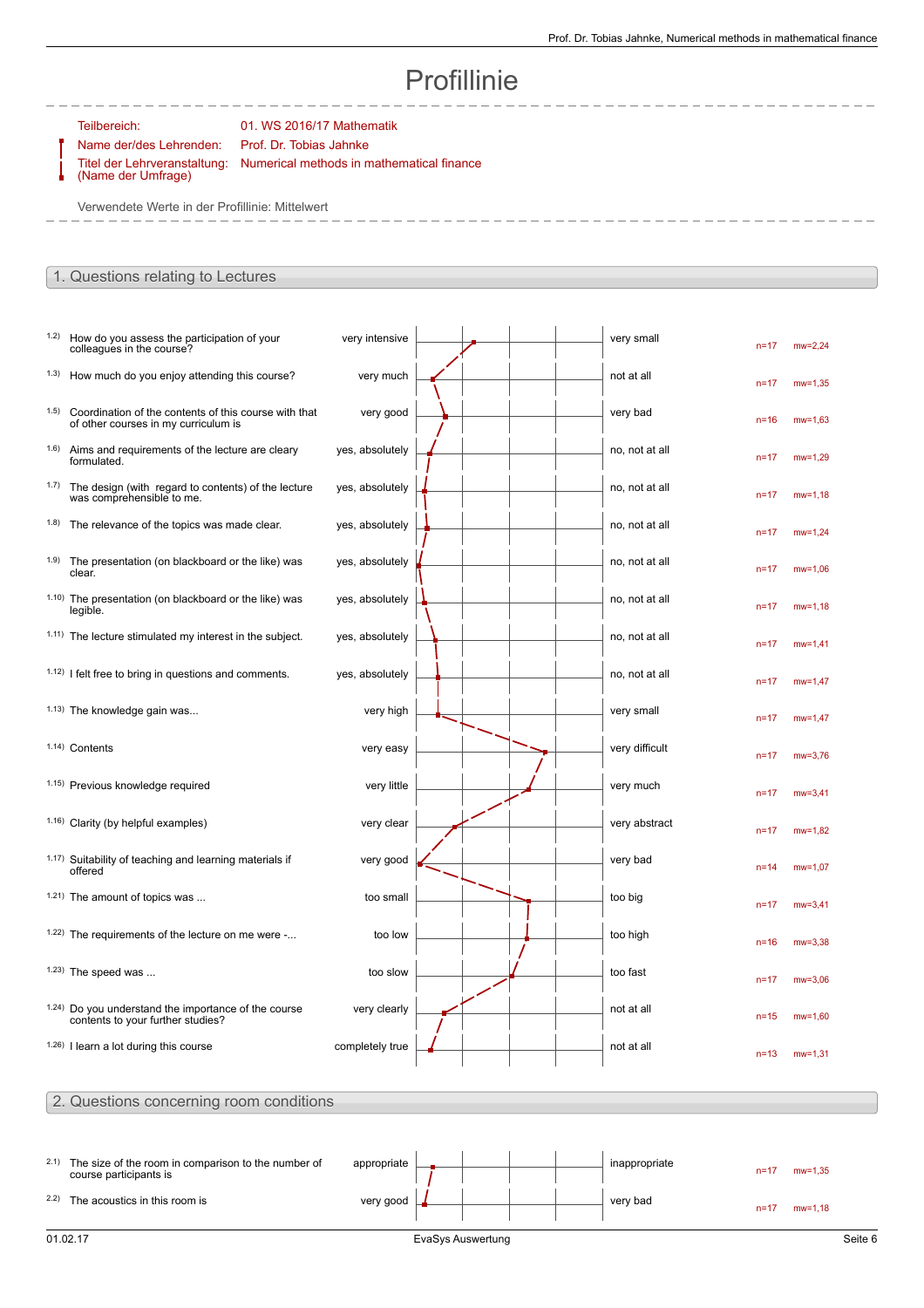|      | 2.3) View conditions in this room are                                      | very good     |  |  | very bad   | $n = 17$ | $mw = 2.12$ |
|------|----------------------------------------------------------------------------|---------------|--|--|------------|----------|-------------|
|      | 3. Questions concerning the lecturer                                       |               |  |  |            |          |             |
|      |                                                                            |               |  |  |            |          |             |
| 3.1) | Does the lecturer present current research activities?                     | very strongly |  |  | not at all | $n = 17$ | $mw = 2.29$ |
| 3.2) | Does the lecturer point out the connection between<br>theory and practice? | very strongly |  |  | not at all | $n = 16$ | $mw = 1,44$ |
|      | 6. Monitoring                                                              |               |  |  |            |          |             |
|      |                                                                            |               |  |  |            |          |             |
| 6.1) | Please rate the course as a whole                                          | very good     |  |  | very bad   | $n = 17$ | $mw = 1.12$ |
| 6.2) | How large is the the amount of work for this course?                       | very small    |  |  | very large | $n = 17$ | $mw = 3.76$ |
|      | 6.3) The amount of work required for this course is                        | adequate      |  |  | inadequate | $n = 16$ | $mw = 2,13$ |
| 6.4) | How is the course structured?                                              | very well     |  |  | very badly | $n = 17$ | $mw = 1.24$ |
| 6.5) | Does the lecturer appear dedicated and motivated<br>during the course?     | very strongly |  |  | not at all | $n = 15$ | $mw = 1.13$ |
| 6.6) | Is the lecturer responsive to questions and concerns<br>of the students?   | very strongly |  |  | not at all | $n = 15$ | $mw = 1.27$ |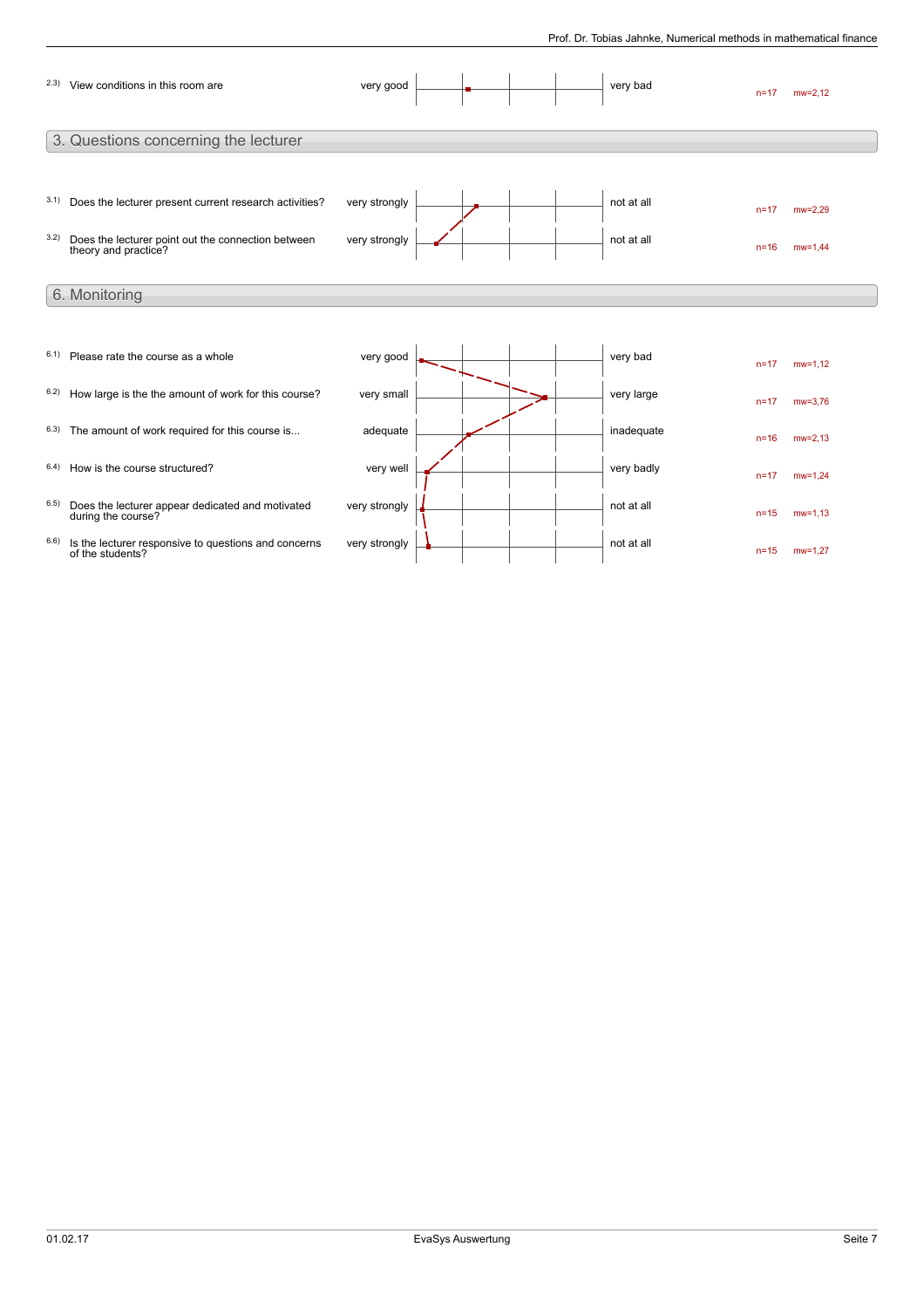### Auswertungsteil der offenen Fragen

5. Comments

 $5.1)$  Do you have suggestions for improvement concerning the organisation of the lecture (e.g. exercise courses, tutorials ...)

solutions of the plograming exercise the feedback to

 $\degree$  gote VL

 $5.2$  Remarks concerning the lecture in total (praise, criticism, wishes, ...)

very good and clear explanations, not too tast.

Thank you for your clear and ensiching lectures

Altayls you are sometimes really fast imparticular if one wants to capig,

Zu viel Operschaftling mit Num Unth OUL

<sup>5.3)</sup> Do you have remarks or suggestions for improvement concerning this evaluation sheet?